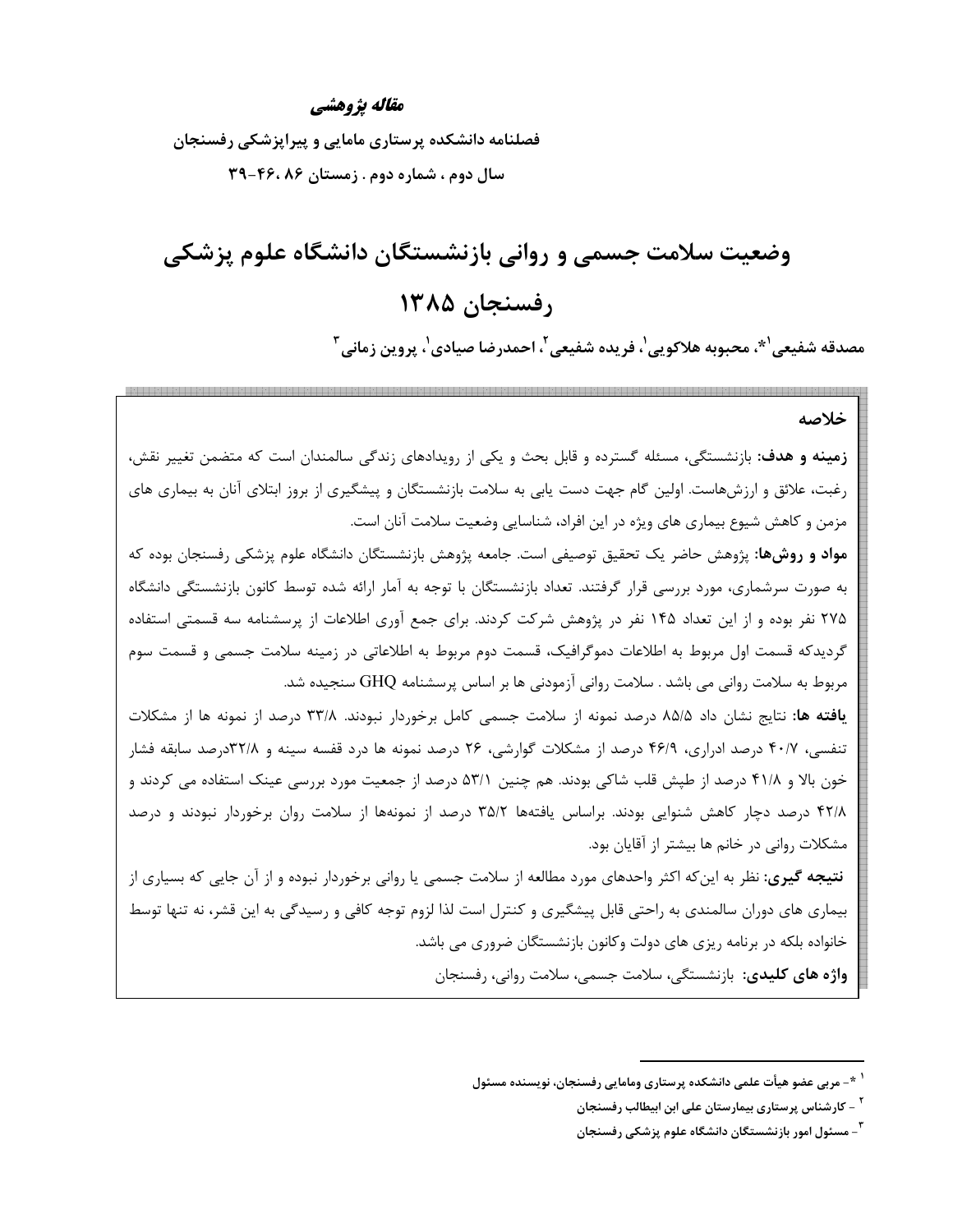## اقتصادی پایین، از دست دادن همسر، بیماری های جسمی و بازنشستگی، رابطه دارد[۶]. علی رغم این که اکثر افراد سالمند(۶۰درصد) درکشورهای در حال توسعه، زندگی می کنند اما آمادگی لازم در این کشورها برای رویارویی با پدیده سالمندی و پیامدهای بهداشتی، اجتماعی واقتصادی آن فراهم نمی باشد. درکشور ما نیز پدیده سالخوردگی باید به عنوان یکی از مهمترین چالش های آینده، در نظر گرفته شود تا سیاستگزاری منسجم و تدوین برنامه کشوری برای تأمین سلامت جسمی و روانی سالمندان کشور انجام گردد. از آنجا که بازنشستگان گروه عمده ای ازجمعیت سالمندان بوده و با عنایت به این که انتظار می رود بازنشستگان علوم پزشکی به دلیل آشنایی و تجارب دوران خدمتی خود، وضعیت جسمی وروانی مناسب تری در مقایسه با سایر بازنسشتگان داشته باشند لذا این مطالعه به منظور تعيين وضعيت سلامت جسمى ورواني بازنشستگان علوم پزشکی رفسنجان انجام گرفت. بدیهی است نتایج این مطالعه علاوه بر شناسایی مشکلات نامبردگان می تواند راه گشای پیگیری و انجام خدمات مستمر از سوی اعضاء خانواده و هم چنین مسئولین ودست اندرکاران سلامت سالمندان به ویژه كانون بازنشستگان در توجه به اين قشر باشد. ضمن اينكه نتايج می تواند زمینهساز مطالعات و تحقیقات بعدی در خصوص بازنشستگان قلمداد گردد.

## مواد و روشها

این پژوهش یک مطالعه توصیفی است. جامعه مورد مطالعه، بازنشستگان علوم پزشکی رفسنجان بوده که در سال ۱۳۸۵به صورت سرشماری مورد بررسی قرارگرفتند. تعداد آن ها با توجه به آمار کانون بازنشستگی دانشگاه، ۲۷۵ نفر بود که فقط ۱۴۵ نفر در پژوهش شرکت کردند.

روش جمع آوری اطلاعات پرسشنامه ای ۳ قسمتی بوده که قسمت اول شامل ۱۵سوال مربوط به اطلاعات فردى و دموگرافیک واطلاعات شغلی وبخش دوم شامل ۱۸سوال مربوط به اطلاعاتی در زمینه سلامت جسمی آزمودنی ها است که از منابع معتبر و پرسشنامههای موجود در این زمینه اخذ گردیده

بررسی جهانی نشان می دهد که جمعیت سالمندی به علت ارتقاء سطح بهداشت، در حال افزایش است. امروزه بیش از ۶۰۰ میلیون نفر در دنیا با سن بیش از ۶۰ سال، زندگی می کنند و این رقم تا سال ۲۰۲۵ دو برابر خواهد شد و تا سال ۲۰۵۰ به دو میلیون نفر خواهد رسید[۱]. براساس آمار سال ۱۳۸۷ حدود ٨درصد جمعیت ایران را افراد بالای ۶۰ سال تشکیل میدهند[۲]. بازنشستگی مسئله گسترده وقابل بحث و یکی از رویدادهای زندگی سالمندان محسوب می شود. بدیهی است که بازنشستگی پیامدهای مأیوس کننده برای عزیزان بازنشسته به دنبال داشته و خواهد داشت. آمارها نشان میدهد فرد در همان روزهای اول پس از بازنشستگی، احساس بی هویتی و از خود بیگانگی می کند و به کرات، شاهد سکته و یا بروز رفتارهای غیرمتعارف، حتی خودکشی بودهایم[۳]. در بررسی افراد بازنشسته، بایستی به حال عمومی آنها از جمله خستگی، بی اشتهایی، کاهش عملکرد اندامها، عفونت های تنفسی، مشکلات ادراری و قلبی و غیره توجه شود. هم چنین بیش از ۷۰ درصد از موارد كزاز، اخيراً در افراد بالاي٥٠ سال گزارش شده است[۴]. نتایج مطالعهای در تبریز نشان میدهد که بیشترین مشکلات بازنشستگان مربوط به وضعیت پوست(۸۶درصد) و پس از آن مشکلات خواب(۸۰درصد)، مسائل مربوط به حواس پنج گانه(۷۶درصد)، مشکلات وضعیت تحرک و مشکلات ادراری(۵۶درصد) و گوارشی(۴۰درصد) می باشد. هم چنین های قلبی عروقی(۲۹/۵درصد)، شیوع بیماری مفصلی(۱۰/۳درصد) ودیابت(۸/۹درصد) بالاترین میزان را درسالمندان به خود اختصاص داده است[۵]. به دلایل متعددی سالمندان از جهت سلامت رواني، بسيار آسيب پذير بوده وحدود ۲۵-۱۵ درصد افراد مسن، مشکلات روانی مهمی دارند که مطالعات مختلف میزان افسردگی در سالمندان را بین ۵۰ -۲۵ درصد گزارش کردهاند. با هر دهه افزایش سن، اختلالات افسردگی و حالات پارانوئید زیادتر میشود. دادههای تعدادی از مطالعات حاکی است که افسردگی سالمندان با وضعیت اجتماعی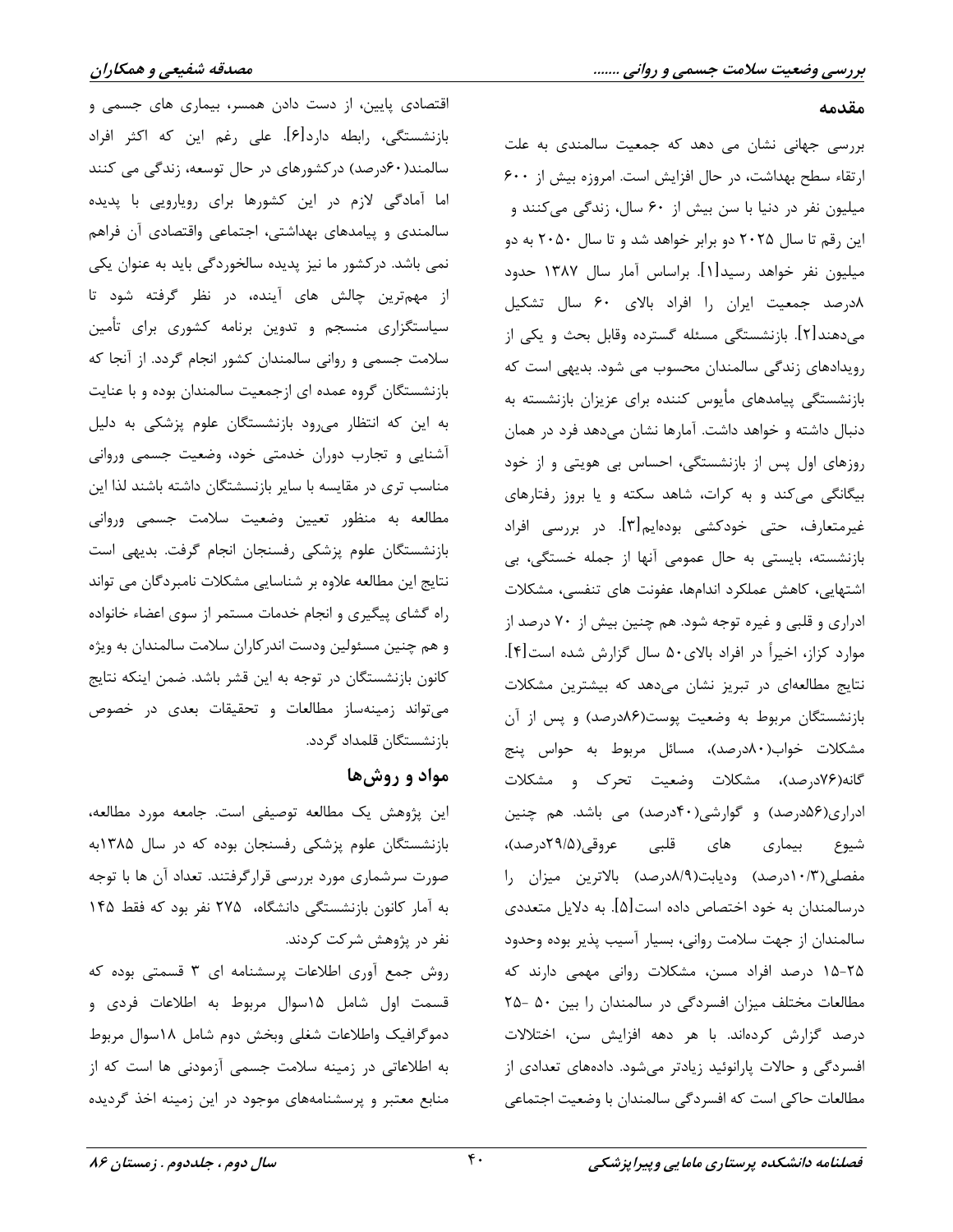است. روایی و پایایی پرسشنامه در مطالعات گذشته مورد تأیید قرار گرفته[۲،۷] و نحوه بیان اطلاعات به صورت توزیع فراوانی برای هر سوال میباشد. بخش سوم، مربوط به سلامت روانی آزمودنیها با پرسشنامه سلامت عمومی (GHQ-28 )است که شامل ۲۸ سوال که وضع کسالت و ناراحتی های فرد را با تأکید بر مسائل روان شناختی، جسمانی، اجتماعی، در زمان حال ارزیابی میکند. پالاهنگ پایایی این تست را در ایران ۹۱ درصد برآورد نمود نقطه برش این آزمون نمره ٢٣ بوده و نمرات زیر ٢٣ از سلامت روان برخوردارند و کسانی که نمره بالای ۲۳ دارند، نیازمند پیگیری های بعدی هستند. شیوه نمرهگذاری به شیوه ساده لیکرت می باشد. پرسشنامه به صورت مصاحبه و توسط پژوهشگران تکمیل گردید. هدف از انجام پژوهش، برای نمونه ها توضیح و آن ها در رد یا قبول شرکت در پژوهش آزاد گذاشته و رضایت شخصی آنان جلب شد. در مورد محرمانه بودن اطلاعات به آنان اطمینان داده شد و در هنگام پرکردن پرسشنامه، عواملی چون اشتغالات فکری، خصوصیات خلقی و مشکلات فردی و خستگی که می توانست بر نتایج تحقیق اثر بگذارد درنظر گرفته شد. اطلاعات جمع آوري شده توسط نرم افزار SPSS و آزمونهای آماری کای دو و فیشر مورد تجزیه و تحلیل قرار گر فت.

#### نتايج

در این پژوهش ۱۴۵ نفر از بازنشستگان دانشگاه علوم پزشکی رفسنجان شركت نمودند كه از اين تعداد ۵۶ نفر(۳۸/۶درصد) زن و ۸۹ نفر(۶۱/۴درصد) مرد ،. از نظر سنی4۹/۱ درصد در گروه سنی ۷۰-۵۰ سال و ۱۷/۲درصد در گروه سنی ۷۰ به بالا بودند. ۳۳/۱درصد دارای تحصیلات ابتدایی، ۲۹درصد دیپلم، ٥/٢درصد تحصيلات راهنمايي،و ١١/٧درصد داراي تحصيلات دانشگاهی بودند. ۵۱درصد در کادر اداری و ۴۹درصد در کادر درمانی شاغل بودند. ۸۰/۷درصد متاهل ۱۲/۴درصد بیوه،

۴/۸درصد مجرد و ۲/۱درصد مطلقه بودند. بیش از نیمی از نمونه ها(۱/۷هدرصد) بعد از زمان بازنشستگی بیکار، ۲۷/۵درصد دارای شغل دولتی و ۲۰/۷درصد شغل آزاد بودند. از نظر مصرف سیگار و مواد مخدر ۸۲/۱درصد سیگار مصرف نمی کردند و بقیه مصرف سیگار را ذکر نمودند. ۴/۸درصد مواد مخدر (تریاک) مصرف می نمودند. ۶۶/۱۹درصد از نمونه ها ورزش نمی کردند که نبودن امکانات ورزشی را مهمترین دلیل آن ذکر نمودند ورزش ۳۳/۱ درصد نمونه ها، پیاده روی بوده است.

۷۲/۴درصد نمونهها استفاده از مسکنهای آرام بخش و داروهای قلبی و تنفسی و دیابتی را ذکر نموده اند. ۳/۵درصد به علت بدخیم بودن بیماری، شیمی درمانی می شدند. ۱۷/۹درصد نمونهها سابقه بسترى شدن در بيمارستان طى شش ماه گذشته را داشته که ۶/۲ درصد علل بستری شدنشان بیماری های جراحی ( هموروئید - کله سیستیت و سنگ کلیه .......) بوده است.

دررابطه با مسائل و مشکلات مربوط به برخی از سیستم های مختلف بدن بر اساس جدول شماره (١) از ۴۴/۸درصد نمونه ها دچار بیماری های دستگاه تنفسی، ٣٣/٨درصد مبتلا به برونشیت بوده که از درد قفسه سینه هنگام تنفس و داشتن خلط شاکی بودند. ۵۹/۳درصد نمونه ها دچار بیماری های دستگاه گوارش بودند که بیشترین آن ها (۴۶/۹درصد) التهاب معده، ۸/۳درصد التهاب کیسه صفرا و ۴/۱درصد هموروئید و خونریزی از مقعد را ذکر کردند.

از ۴۹درصد نمونه، که مشکلات ادراری داشتند، ۴۰/۷درصد دچار درد و سوزش و عفونت ادراری و ۸/۳درصد سابقه سنگهای ادراری و عفونت را ذکر نمودند. هم چنین ۲۶درصد نمونه ها سابقه درد قفسه سينه داشته، ۴۱/۸درصد طپش قلب و ٣٢/٨درصد سابقه فشار خون بالا را گزارش کردند.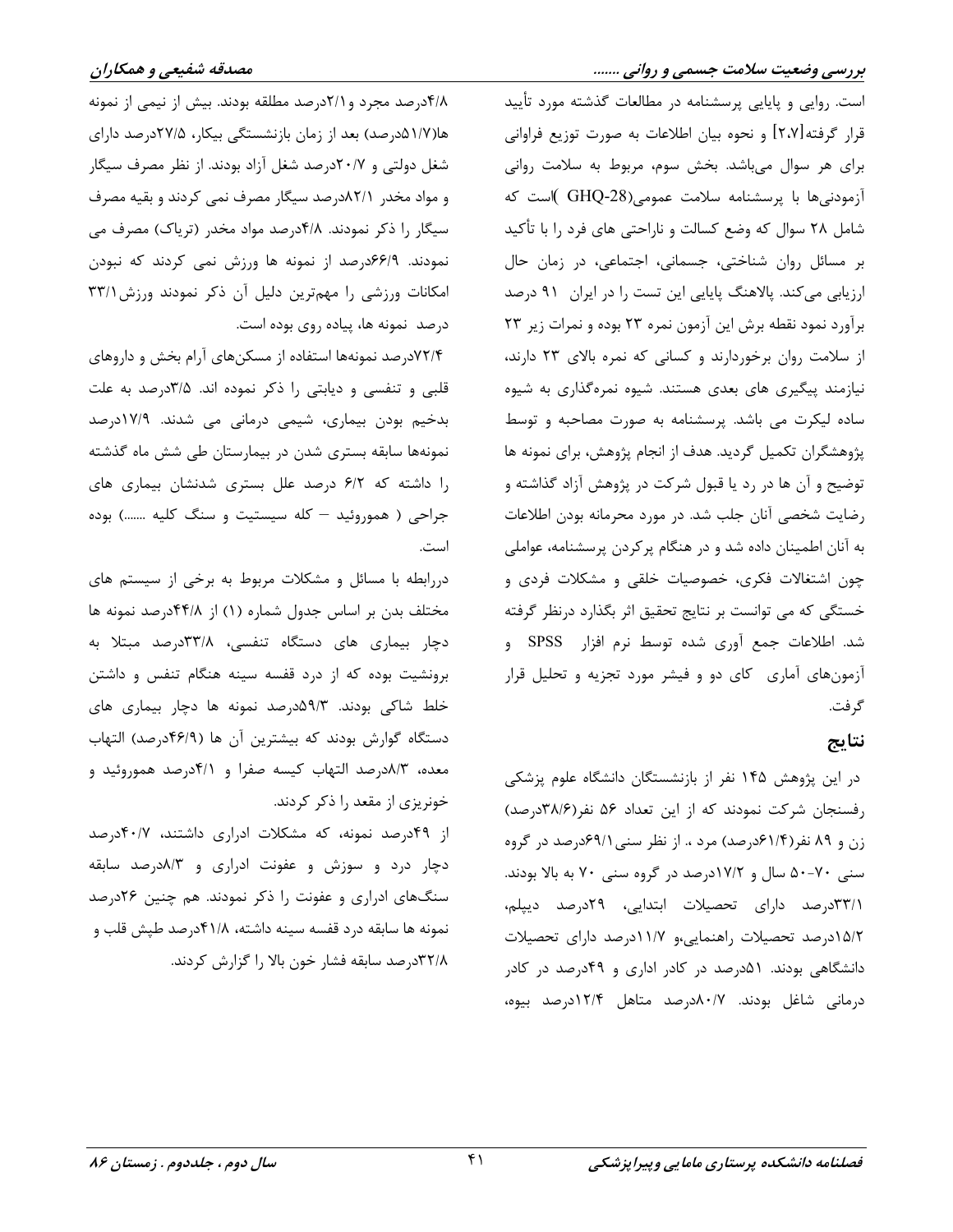| درصد                    | تعداد | نوع بیماری                  | موضوع             |
|-------------------------|-------|-----------------------------|-------------------|
| $\setminus$             | ۱۶    | آسم (تنگی نفس ، خس خس )     | بیماری های دستگاه |
| $\mathbf{r}\mathbf{r}$  | ۴۹    | برونشت (خلط درد هنگام تنفس) | تنفسي             |
| $\Delta\Delta/\Upsilon$ | ۸۰    | بیماری های تنفسی نداشتند    |                   |
| ۴۶۱۹                    | ۶۸    | التهاب معده                 |                   |
| $\lambda/\tilde{\tau}$  | ۱۲    | التهاب كسيه سفرا            | بیماری های دستگاه |
| $f/\lambda$             | ۶     | هموروئید و خونریزی از مقعد  | گوارشى            |
| $f\$                    | ۵۹    | بیماری های گوارشی نداشتند   |                   |
| $f \cdot / V$           | ۵۹    | درد و سوزش و عفونت ادراری   |                   |
| $Y/\lambda$             | ۴     | سابقه سنگ های ادراری        | بیماری های دستگاه |
| $\Delta/\Delta$         | ٨     | عفونت و سابقه سنگ ادراری    | ادرارى            |
| ۵۱                      | ۷۴    | بیماری های ادراری نداشتند   |                   |
| $f/\lambda$             | ۶۱    | طپش قلب                     | بیماری های قلبی   |
| ۲۶                      | ٣٧    | دردقفسه سينه                | وعروقى            |
| $YY/\lambda$            | ۴٧    | سابقه فشارخون بالا          |                   |

### جدول ۱: توزیع فراوانی بازنشستگان موردمطالعه در رابطه با وجود بیماری دربرخی از سیستم ها

## جدول۲: توزیع فراوانی بیماری های چشم و گوش و بینی بازنشستگان مورد مطالعه

| درصد                         | تعداد | نوع بیماری                              | موضوع           |  |
|------------------------------|-------|-----------------------------------------|-----------------|--|
| $\Delta Y/\mathfrak{F}$      | ٧۶    | عیوب انکساری ( نزدیک بینی ، دور بینی )  |                 |  |
| $Y/\mathcal{F}$              | ۱۱    | اختلالات بينايي ( كاتاراكت ، گلوكوم )   |                 |  |
| ٩                            | ۱۳    | حساسیت ( قرمزی ، اشک ریزش ، خارش ، سوزش | بیماری های چشم  |  |
| $\frac{1}{\sqrt{2}}$         | ٢٠    | حساسیت و عیوب انکساری                   |                 |  |
| 1Y/Y                         | ۲۵    | بیماری چشم نداشتند                      |                 |  |
| $\Delta \Upsilon / \Upsilon$ | ٧٧    | بلى                                     | استفاده از عینک |  |
| f5/9                         | ۶۸    | خير                                     |                 |  |
| $f\gamma/\lambda$            | ۶۲    | كاهش شنوايي                             |                 |  |
| $\mathbf{r}/\mathbf{r}$      | ۵     | عفونت و ترشح و درد                      |                 |  |
| $\frac{1}{\sqrt{2}}$         | ٣     | عفونت و کاهش شنوایی                     | بیماری های گوش  |  |
| $\Delta$ \/Y                 | ۷۵    | بیماری های گوش نداشتند                  |                 |  |
| 9/9                          | ۱۰    | انحراف بيني                             |                 |  |
| $\Delta/\Delta$              | ٨     | ترشح و خارش و حساسیت                    |                 |  |
| 5/5                          | ٩     | ترشح و خارش و انحراف بيني               | بیماری های بینی |  |
| 1/f                          | ٢     | خونریزی از بینی                         |                 |  |
| ٨٠                           | ۱۱۶   | بیماری های بینی نداشتند                 |                 |  |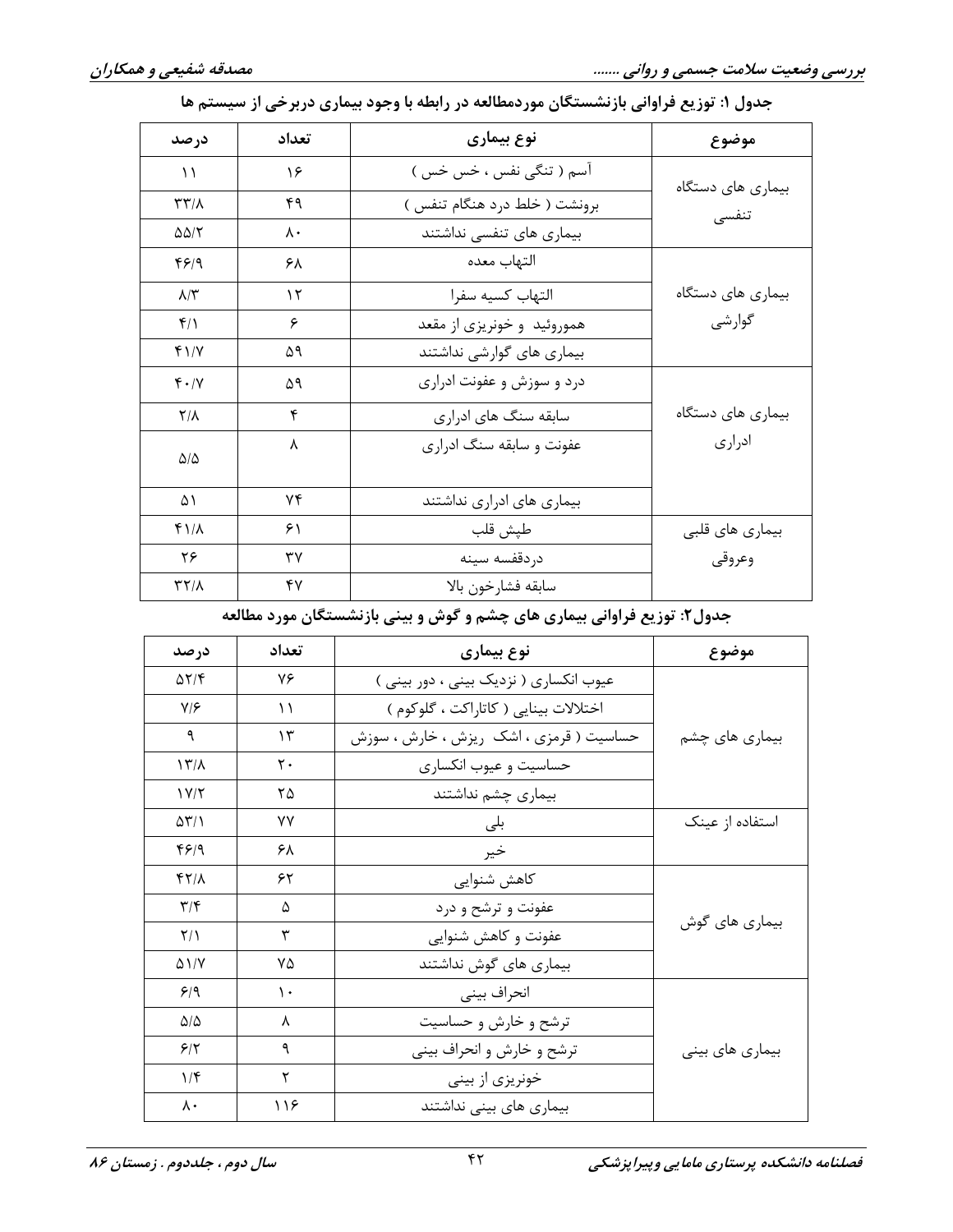مصدقه شفیعی و همکاران

در رابطه با مسائل مربوط به بیماری های چشم و گوش و بینی بر اساس جدول شماره(٢)، ۵۳/۱درصد نمونه ها از عینک استفاده می کنند. از مجموع نمونه های دارای بیماری های چشمی، بیشترین درصد(۵۲/۴درصد) آن ها از عیوب انکساری(نزدیک بینی، دوربینی، پیرچشمی) شکایت داشته، و ۷/۶درصد از اختلال بینایی، ۹درصد از خارش، سوزش، قرمزی و

اشک ریزش شکایت داشتند. بیشترین درصد بیماری گوش(۴۲/۸درصد) را کاهش شنوایی تشکیسل می داد و ۵/۵درصد عفونت، ترشح و درد را ذکر کردهاند. ۶/۹درصد انحراف بینی، و ۱۳/۱ درصد ترشح، خارش و خونریزی از بینی ذکر کردند. درمجموع، ۸۵/۵درصد نمونهها از سلامت جسمی برخوردار نبودند.

|                          | , _ ,, , _ _ | , , , , , , , , |
|--------------------------|--------------|-----------------|
| درصد                     | تعداد        | سلامت روانی     |
| 55/1                     | ۹۴           | بلى             |
| $\Gamma \Delta/\Upsilon$ | ۵۱           | خير             |
| ۰۰۱                      | ۱۴۵          | جمع کل          |

#### جدول ٣ : توزيع فراواني واحدهاي مورد پژوهش بر اساس سلامت رواني

۶۴/۸درصد از نمونه های مورد مطالعه سلامت روانی برخوردار بوده و۳۵/۲درصد از مشکلات روانی شاکی بودند(جدول شماره۳). آمار سلامت روانی در مردان۷۵/۳درصد و در زنان ۵۱/۸ درصد گزارش شد که از نظر آمار کای دو، این اختلاف معنیدار است(p =۰/۰۰۱)، بین سایر متغیرهای دموگرافیک با سلامت جسمی یا روانی اختلافی دیده نشد.

#### بحث

در این مطالعه ۳۳/۸درصد بازنشستگان از برونشیت و درد قفسه سینه هنگام تنفس و وجود خلط شاکی بوداند. در تحقیقی که ناهید سرافراز در سال ۸۵ انجام داده است شایعترین علت بستری سالمندان را بیماری های قلبی عروقی، تروما و بیماری های تنفسی ذکر نموده و شایع ترین شکایت اصلی بیماران سالمند تنگی نفس ِ ودرد قفسه سینه بوده است[۷]. با افزایش سن، کارآیی سیستم تنفسی کم میشود. شخص مسن به دلیل كاهش قدرت عضلات سينه حجم كمي از هوا را تنفس مي كند و قفسه سينه اش باز نمي شود هم چنين حجم باقيمانده شخص، افزایش می یابد. ترشحات موجود در مجرای تنفسی به دلیل کم کاری مژه های تنفسی، زیاد شده و احتمال به عفونت را افزایش مے دھد∏∧].

در این تحقیق ۴۰/۷ درصد نمونهها، دچار مشکلات ادراری نظیر درد و سوزش و عفونت ادراری بودهاند. در تحقیق انجام شده

توسط پروین قنبری تحت عنوان بررسی سالمندان مبتلا به عفونت ادراری بستری در بیمارستان سینای کرمانشاه نشان داده شد که بالاترین میزان بستری در اوایل فصل تابستان بوده که میتواند ناشی از تأثیر دهیدراتاسیون بر افزایش موارد عفونت دستگاه ادراری باشد و عامل بیماری در ۷۹ درصد موارد کشت ادرار E.coli بود و سپس استافیلوکوک قرار گرفت. همان چیزی كه در سالمندان قابل انتظار است[۹]. سالمندان به علت كم آبي مبتلا به عفونت دستگاه ادراری می شوند زیرا آن ها سعی می كنند كمتر آب بخورند، و هم چنين كم شدن مايعات، پوست را نسبت به میکروب ها نفوذ پذیر می کند درضمن، در سالمندی تونيسيته عضلات حالب ها، مثانه و پيشابراه و هم چنين ظرفيت مثانه کاهش می یابد. افراد سالمند ممکن است قادر نباشند مثانه خود را به طور کامل تخلیه نموده و احتباس ادرار خطر ابتلا به عفونت را افزایش دهد[۱۰].

در مطالعه ما ۴۶/۹درصد التهاب معده را گزارش کرده و ۸/۳درصد دارای مشکل التهاب کیسه صفرا بودند. در پژوهش صادق مقدم و همکاران در سال ۷۹ نیز مشخص شد که ۵۶درصد سالمندان عفونت ادراری و ۴۰درصد مشکلات گوارشی داشتند[۱۱]. شکایت اصلی افراد سالمند سوزش سردل است که ممکن است در اثر بیماری های دیگر و رژیم های غذایی ادویهای و سرخ کردنی پیش آید و لذا نوع غذای مورد استفاده در سالمندان باید متناسب با مسائل و مشکلات آن ها طبخ و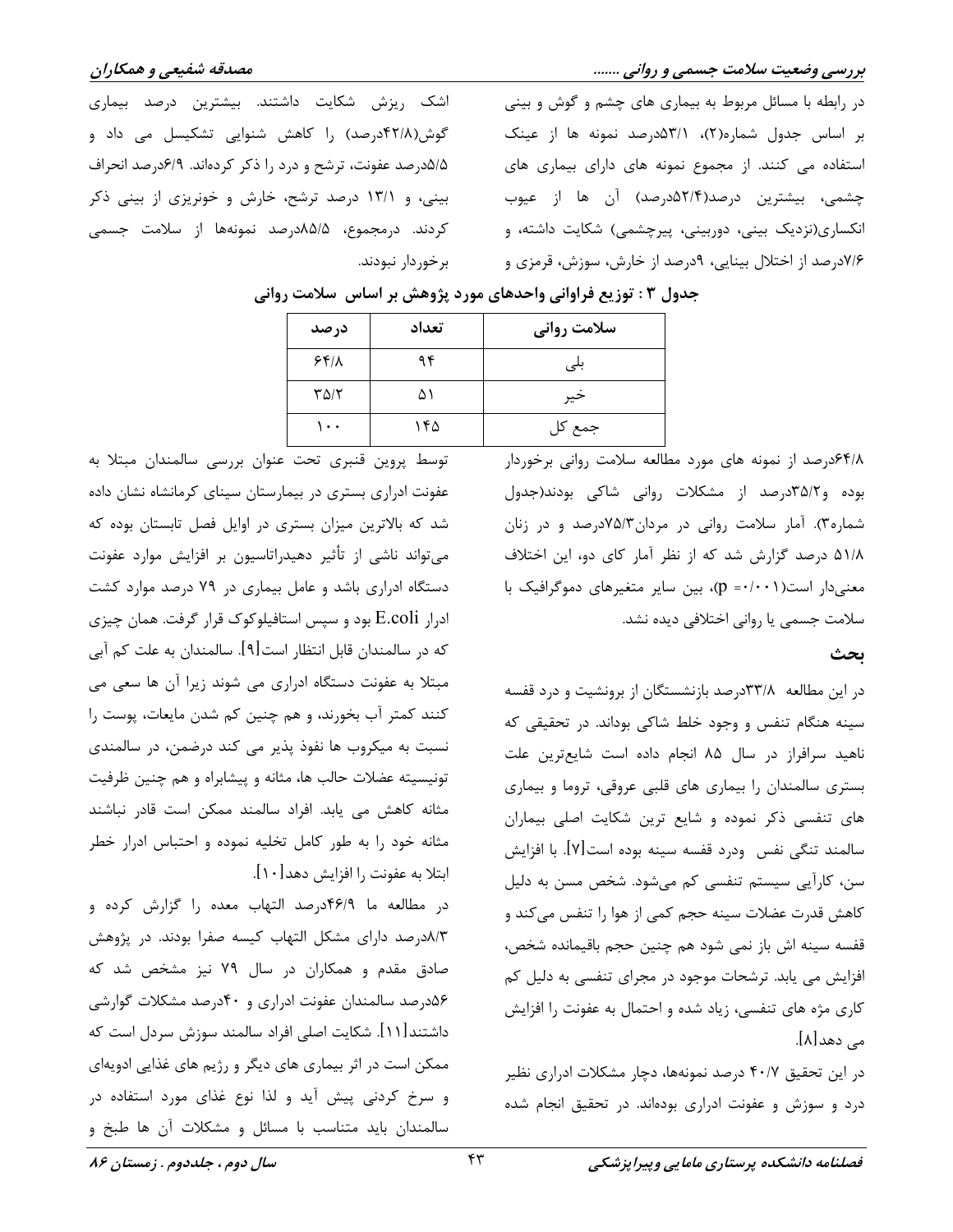در این مطالعه ۳۵/۲درصد از نمونهها از سلامت روان خوبی برخوردار نبودند. یافته های پژوهش نشان دهنده آن بود که بین جنس و سلامت روان، رابطه معنی دار وجود دارد. در تحقیقی كه حسينيان تحت عنوان شيوع افسردگي وعوامل مرتبط با آن در سالمندان مقیم خانه سالمندان گلابچی کاشان سال ۸۶ انجام داد مشخص شد که ۱۱/۵درصد افراد مورد مطالعه نرمال ، ۷۱/۲درصد دارای علایم افسردگی خفیف و ۱۷/۳درصد دارای علايم افسردگي شديد بودند[۱۶]. در تحقيقي كه آقا ملايي تحت عنوان کیفیت زندگی مرتبط با سلامت در سالمندان شهر بندرعباس در سال ۸۵ انجام داد ۶۶/۵ درصد نمونه ها مشکلات روحی داشتند که شایع ترین آن ها افسردگی و اضطراب بوده است وی به نقل از مطالعه فکس در سال ۱۹۷۷ نتیجه می گیرد زنانی که از شغل و حرفه خود بازنشسته می شوند در سازگاری با بازنشستگی، به اندازه مردان بازنشسته دارای مشکل هستند. اختلالات هورمونی زنانه و عدم فعالیت و انزوای اجتماعی و تنهایی این مشکل را بیشتر می کند. در دوران بازنشستگی فرد سالمند و بازنشسته باید به نحوی از حمایت جامعه برخوردار شود که تفاوتی در زندگی خود یا دوران قبل از بازنشستگی احساس نكند. دراين مطالعه ٥١/٨درصد زنان ازسلامت رواني برخوردار نبوده وشايع ترين مشكلات روحي آن ها، افسردگي، اضطراب و بي خوابي بوده است[۱۴].

**نتیجه گیری**: در پایان می توان نتیجه گرفت که برخورداری از نعمت سلامت جسمي و روحي جزء لاينفكي براي بهرهمند شدن از زندگی و سالمندی و بازنشستگی می باشد. نظر به این که اکثر واحدهای مورد مطالعه از سلامت جسمی یا روانی برخوردار نبوده و از آن جایی که بسیاری از بیماریهای دوران سالمندی به راحتی قابل پیشگیری و کنترل است لذا لزوم توجه کافی و رسیدگی به این قشر، نه تنها توسط خانواده بلکه در برنامهریزیهای دولت وکانون بازنشستگان را روشن می سازد.

برنامهریزی شود تا منجر به اختلال تغذیه و افت ایمنی در آن ها نگردد. شیوع سنگ کیسه صفرا در سالمندان بیشتر است و بدون عارضه مرضى، كيسه صفرا فعاليت هميشكى خواهد داشت. با افزايش سن نقصاني در عمل لوزالمعده پيدا مي شود[١٢] .

در این پژوهش ۲۶درصد نمونه ها سابقه درد قفسه سینه و ٣٢/٨درصد سابقه فشارخون بالا را ذكر نمودهاند. ۴١/٨درصد نيز از طپش قلب شاکی بودند. در پژوهش پزدانی وهمکاران درسال ۸۶ با عنوان وضعیت سلامت سیستم قلبی عروقی سالمندان مجتمع گلابچی کاشان، مشخص شد که ۲۱/۶درصد طپش قلب و ١٨/٢درصد آريتمي و٩/٨درصد هم صداهاي غير طبيعي قلب را داشتند. ادم در ۷/۱درصد سالمندان، و ارتوپنه در ۹/۵درصد از زنان سالمند مشاهده شد[۱۳].

در تحقیقی که آقا ملایی تحت عنوان شیوع بیماری های مزمن و مشکلات سلامتی در سالمندان ساکن شهر بندرعباس در سال ۸۵ انجام داد، ۴۲ درصد سالمندان، فشارخون بالا و ۲۵/۱درصد سابقه بيماري هاي قلبي عروقي داشتند[۱۴]. ظرفيت كاري قلب با افزایش سن، کاهش می یابد و دریچههای قلب سخت و غیر قابل انعطاف میشوند. این افراد به علت سختی و صلابت عروق کرونر با فعالیت فیزیکی دچار درد قفسه سینه شده و هم چنین به دليل عدم الاستيسيته عروق محيطى فشار خون سيستوليك و دیاستولیک هر دو افزایش می یابد. در میان ۷۰ درصد افراد بالاتر از سن ۶۰ نارسایی و تغییرات مرضی در قلب و عروق دیده می شود[۱۴].

در این مطالعه ۵۲/۱۴درصد نمونه ها از عینک استفاده می کردند و مشکل عیوب انکساری چشم داشتند و ۴۲/۸درصد نیز از كاهش شنوايي شاكي بودند. مودي در تحقيق خود به اين نتيجه رسید که شایع ترین مشکلات بهداشتی در افراد مورد مطالعه اختلال بینایی(۴۲/۵درصد)، از دست دادن قدرت شنوایی(۴۰درصد) بوده است[۱۵]. سالخوردگان به طور طبیعی به علت تغییرات در عدسی چشم کاهش میدان بینایی دارشته و سفتی بافت پرده گوش، عامل کاهش تدریجی شنوایی در آنان است[۱۴].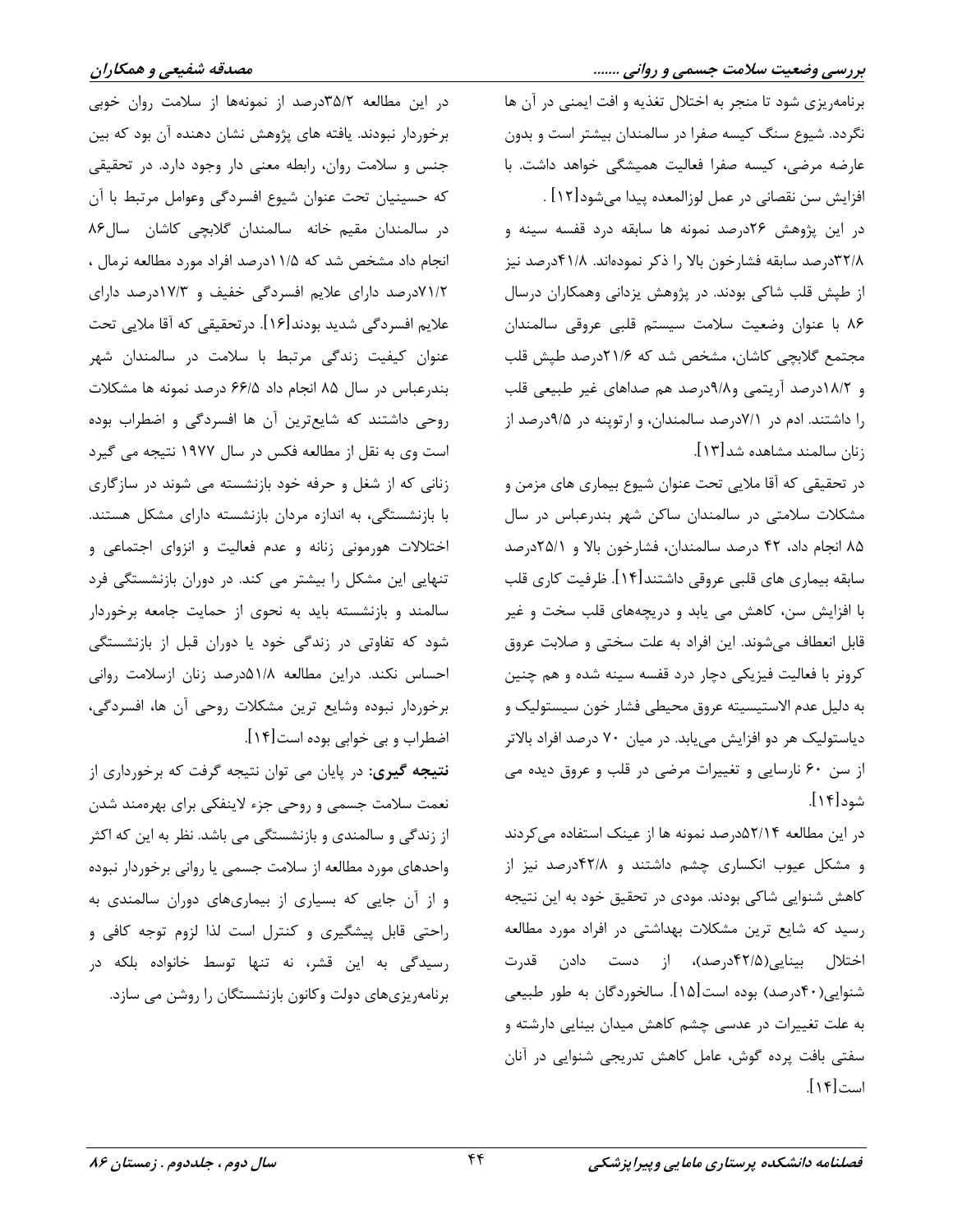منابع

10) Potter & Perry Fundamentals of nursing. 6th.ed. Philadelphia: Mosby St Louis, 2001. pp  $1390 - 1392$ 

١١) صادق مقدم ل. بررسي وضعيت سلامت سالمندان و رابطه آن با آگاهی و عملکرد پرسنل مراقبتی سالمندان کهریزک تهران ۱۳۷۹. اولین همایش سراسری پرستار و مردمان سالم سال ٢٠١٠، تبريز ١٣٨۴،ص ٢٩.

12) Brunner & suddarths. Medical Surgical Nursing. L .W.W company  $11<sup>th</sup>$  edition, volume1, 2, 2007.pp: 2042-2050, pp:862-864. ١٣) يزداني ع، پرستويي ک، حاج باقرى م. بررسى وضعيت سلامت سيستم قلبي وعروقى سالمندان مجتمع گلابچى کاشان در سال ۱۳۸۶. کنگره سالمندی، ۱-۳ آبان ماه ۸۶، دانشگاه علوم پزشکی وخدمات بهداشتی درمانی کاشان،  $\Lambda \cdot \Lambda$ ,  $\varphi$ 

- ۱۴) آقا ملایی ت، زارع ش. شیوع بیماری های مزمن ومشکلات سلامتی در سالمندان ساکن شهربندرعباس. کنگره سالمندی، ۱-۳ آبان ماه ۸۶، دانشگاه علوم پزشکی وخدمات بهداشتی درمانی کاشان، ص ۵۲.
- ۱۵) مودی م، شریف زاده غ، اسلامی الف. بررسی وضعیت سلامت سالمندان ساكن درخانه هاى سالمندان شهربيرجند کنگره سالمندی، ١-٣ آبان ماه ٨۶، دانشگاه علوم پزشکی وخدمات بهداشتی درمانی کاشان، ص۸۲.
- ۱۶) حسینیان م، تقربی ز، شریفی ف. شیوع افسردگی و عوامل مرتبط با آن در سالمندان مقیم خانه سالمندان گلابچی كاشان سال ١٣٨۶. كنگره سالمندى، ١-٣ آبان ماه ٤ ، دانشگاه علوم پزشکی وخدمات بهداشتی درمانی کاشان،  $\cdot$ م، ۱۰۳
- 1) Sharon A , Jackson T, William R, Walter H, Joseph G, Ettinger JR, Jeffery B. The principles of geriatric medicine and gerontology, 4<sup>th</sup>.ed, New York: McGraw -hill 1999, pp: 203-225.
- ۲) ملک افضلی ح ، افتخاری م، حجازی ف. بررسی تاثیر مداخلات آموزشی درارتقاء سلامت سالمندان در شهرک اکباتان تهران. کنگره سالمندی ۱-۳ آبان ماه ۸۶، دانشگاه علوم پزشکی وخدمات بهداشتی درمانی کاشان، ص۱۴.
- ۳) خبرنامه سازمان بازنشستگی کشوری ( ثمر )، شماره ۱۰۳ ، نیمه دوم شهریور ماه ۱۳۸۲
- ۴) همدانی زاده ف. فرایند پرستاری در سالمندان مستعد به عفونت. نشریه آموزشی دانشکده پرستاری دانشگاه علوم پزشکی بقیه ا... ( عج )، سال ۱۳۷۹ شماره ۴۶ه ص: ۴۶ –  $\mathfrak{F}$ .
- ۵) صاحبی حق م ح. بررسی شبکه حمایت اجتماعی سالمندان شهر تبریز ، اولین همایش سراسری پرستار و مردمان سالم در سال ۲۰۱۰، دانشگاه علوم پزشکی و خدمات بهداشت درمانی تبريز، ص ٢٩.
- ۶) ابراهیمی الف. بررسی رابطه میزان افسردگی سالمندان مقیم خانه سالمندان بانگرش و عملکرد دینی آنها. مجله پژوهش در علوم پزشکی، سال هشتم، دوماهنامه فروردین و اردیبهشت  $AP_{0}$  م ۹۴.
- ٧) سرافراز ن، باقرى الف، صادقى ز. بررسى علل بسترى سالمندان در بیمارستان بهشتی کاشان . کنگره سالمندی ۱-۳ آبان ماه ۸۶، دانشگاه علوم پزشکی وخدمات بهداشتی درمانی کاشان، ص۷۴ .
- ٨) سالار ع. پرستاری سالمندان . تهران: انتشارات عابد،١٣٨٣،  $.51-79$ .
- ۹) قنبری پ، منصوری ِ ف الف. بررسی سالمندان مبتلا به عفونت ادراری بستری در بیمارستان سینای کرمانشاه . مجله نبض، سال ۶ شماره ۱۱ سال ۱۳۷۶،ص ۲-۳.